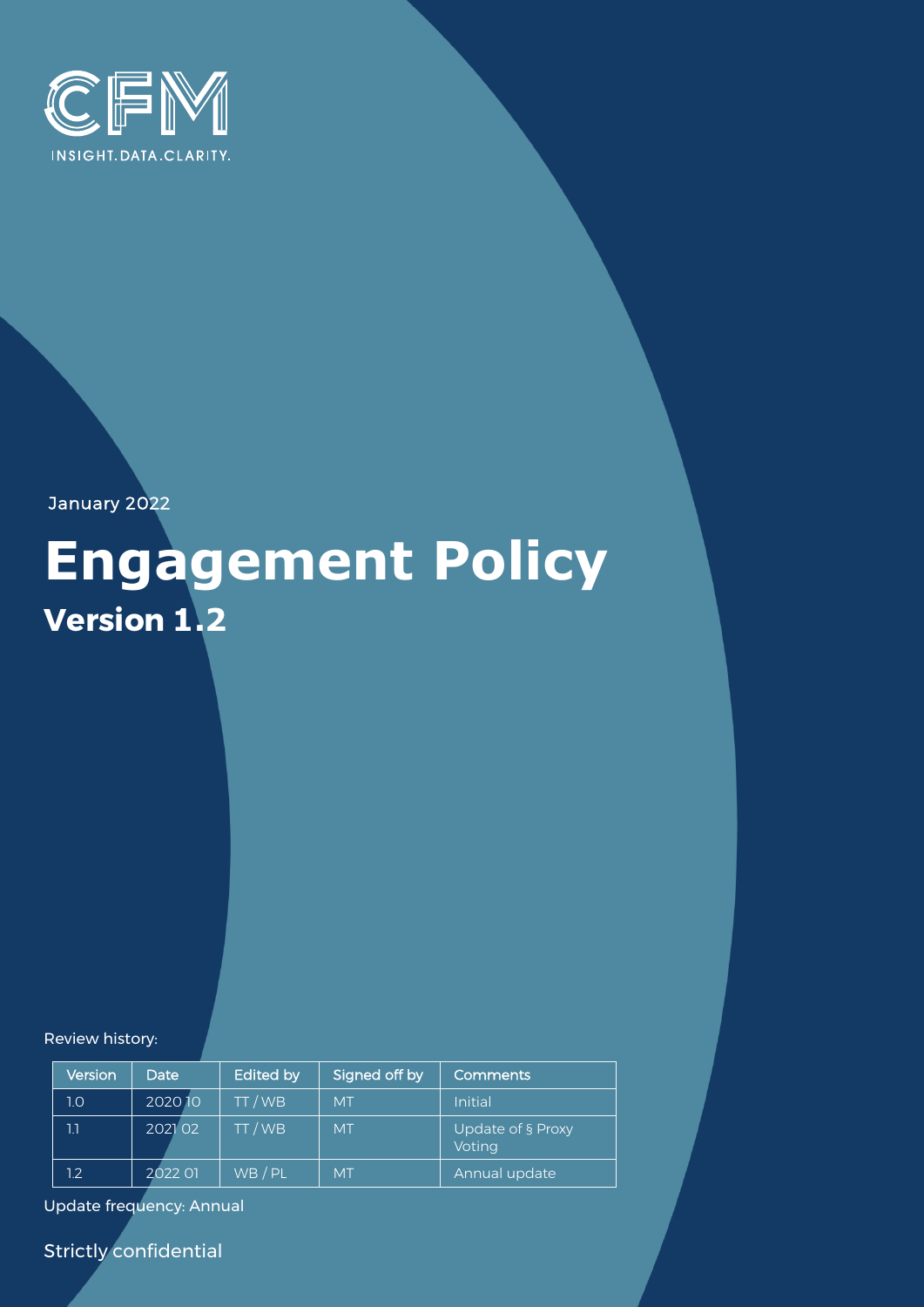# **CONTENTS**

#### [GLOSSARY OF TERMS 2](#page-1-0)

#### [Introduction 3](#page-2-0)

#### [Monitoring investee companies 3](#page-2-1)

*1. [Fundamental analysis \(corporate strategy, financial and non-financial performance, risk and](#page-2-2)  [allocation of capital\)](#page-2-2) 3*

- *2. [ESG analysis](#page-2-3) 3*
- *3. [Exclusion of issuers](#page-3-0) 4*

#### [Dialogue with issuers, stakeholders and other shareholders 4](#page-3-1)

#### [Voting 4](#page-3-2)

- *4. [Direct engagement](#page-3-3) 4*
- *5. [Proxy voting](#page-4-0) 5*

#### [Conflicts of interest 5](#page-4-1)

# <span id="page-1-0"></span>GLOSSARY OF TERMS

| <b>CFM or the Firm</b> | Collectively, the Capital Fund Management group of companies                                                                                                                                                                                                            |  |  |
|------------------------|-------------------------------------------------------------------------------------------------------------------------------------------------------------------------------------------------------------------------------------------------------------------------|--|--|
| <b>Client</b>          | Any fund, mandate or account managed or advised by a CFM entity                                                                                                                                                                                                         |  |  |
| <b>ESG</b>             | Environmental, Social and Governance factors refers to three families of factors,<br>scores or criteria, depending on the context, used to evaluate companies'<br>behavior and impact in relation to their significant stakeholders and efforts with<br>sustainability. |  |  |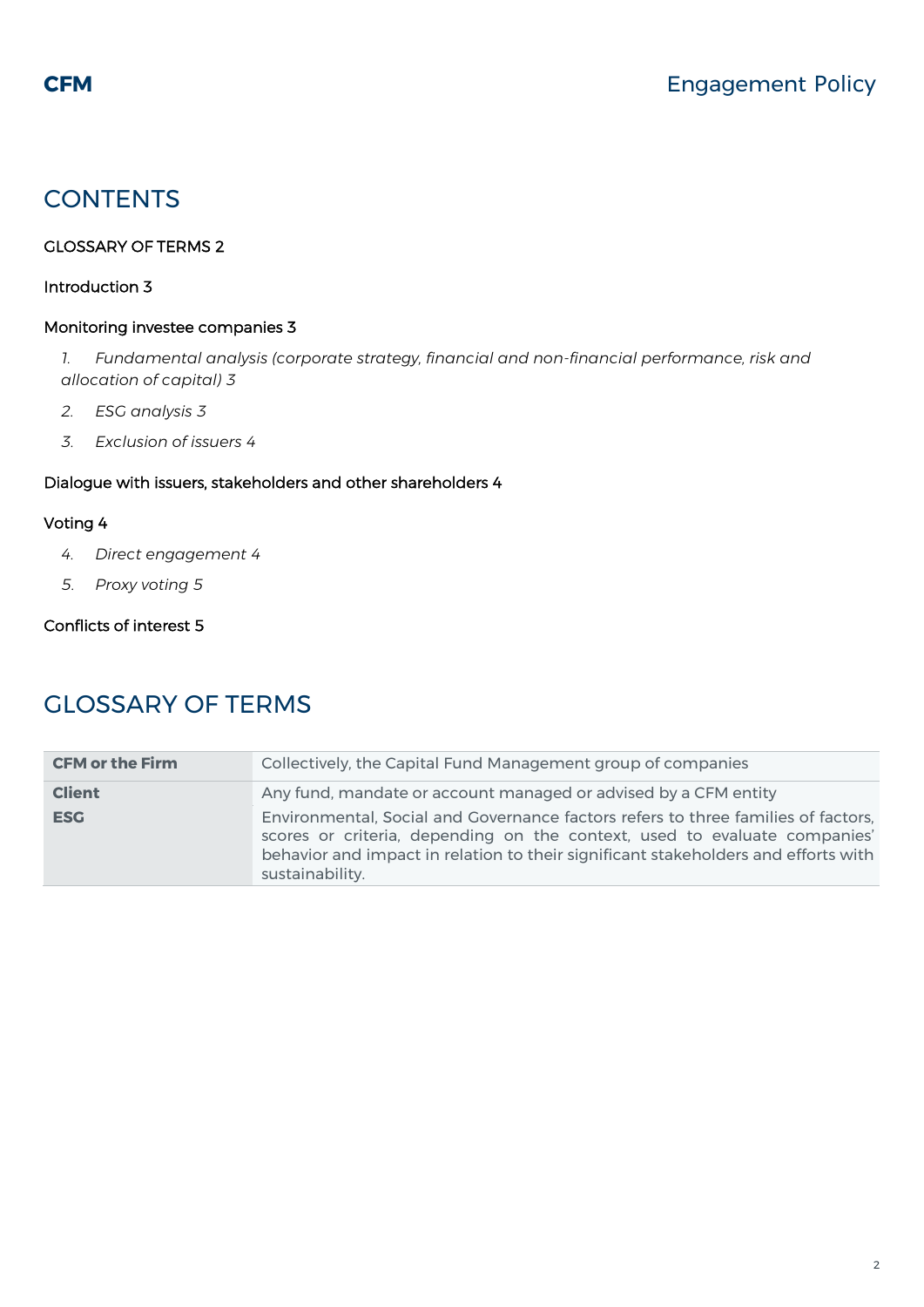# <span id="page-2-0"></span>Introduction

This policy (the "Engagement Policy") sets out the framework applied at the Capital Fund Management group of companies (collectively "CFM" or the "Firm") in order to achieve its obligations as required by the Shareholders Right Directive II ("SRD II") and its implementation in French law.

#### **1. Fiduciary duty**

CFM serves as discretionary investment manager for its clients (the "Clients"), which include funds and managed accounts. It acts in a fiduciary capacity with respect to each of its advisory clients and shall seek to act in their best interest.

CFM's intention is to carry out its fiduciary duty to its investors in line with the principles laid out in the 'Fiduciary Duty in the 21st Century' report backed by the UN PRI, UNEP FI, UNEP Inquiry and UN Global Compact. CFM is a signatory of the UN PRI.

#### **2. CFM**

CFM SA is a French limited liability company registered as a UCITS portfolio management company with the French AMF. The Firm is registered as an RIA with the SEC. The Firm is registered with the CFTC as a 4.7 exempt CTA and a 4.7 exempt CPO, and is a member of the NFA in each of those capacities.

CFM SA has four wholly owned subsidiaries: Capital Fund Management International, Inc. ("CFMI"), CFM North America, Inc ("CFM NA"), both incorporated in Delaware (U.S.), CFM Corporate Member Ltd incorporated in the UK and CSysNet in France. CFMI carries out the investor relations activities of CFM in the US and since 2021 is an Exempt Reporting Adviser with the SEC. CFM NA acts as the Managing Member/General Partner and CPO of certain on-shore limited liability companies (LLCs) and offshore limited partnerships (LPs). CFM Corporate Member Ltd is the managing member of Capital Fund Management LLP ("CFM LLP") which is registered as an AIFM with the UK Financial Conduct Authority ("FCA"). CSysNet is a French company dedicated to the procurement of IT hardware and software to the CFM group of companies.

None of the subsidiaries listed above perform any investment activities (CFM LLP has delegated all portfolio management to CFM SA). All investments are directed by CFM SA.

# <span id="page-2-1"></span>Monitoring investee companies

#### <span id="page-2-2"></span>**1. Fundamental analysis (corporate strategy, financial and non-financial performance, risk and allocation of capital)**

<span id="page-2-3"></span>CFM implements trading programs as automated computer programs that generate trading orders (i.e. an instruction to trade a specific quantity of a financial instrument for the account of a Client) based on various data, including price and fundamental data related to issuers. CFM's investment universe includes over 8,000 issuers. This data is updated constantly and the trading programs evaluate it every day.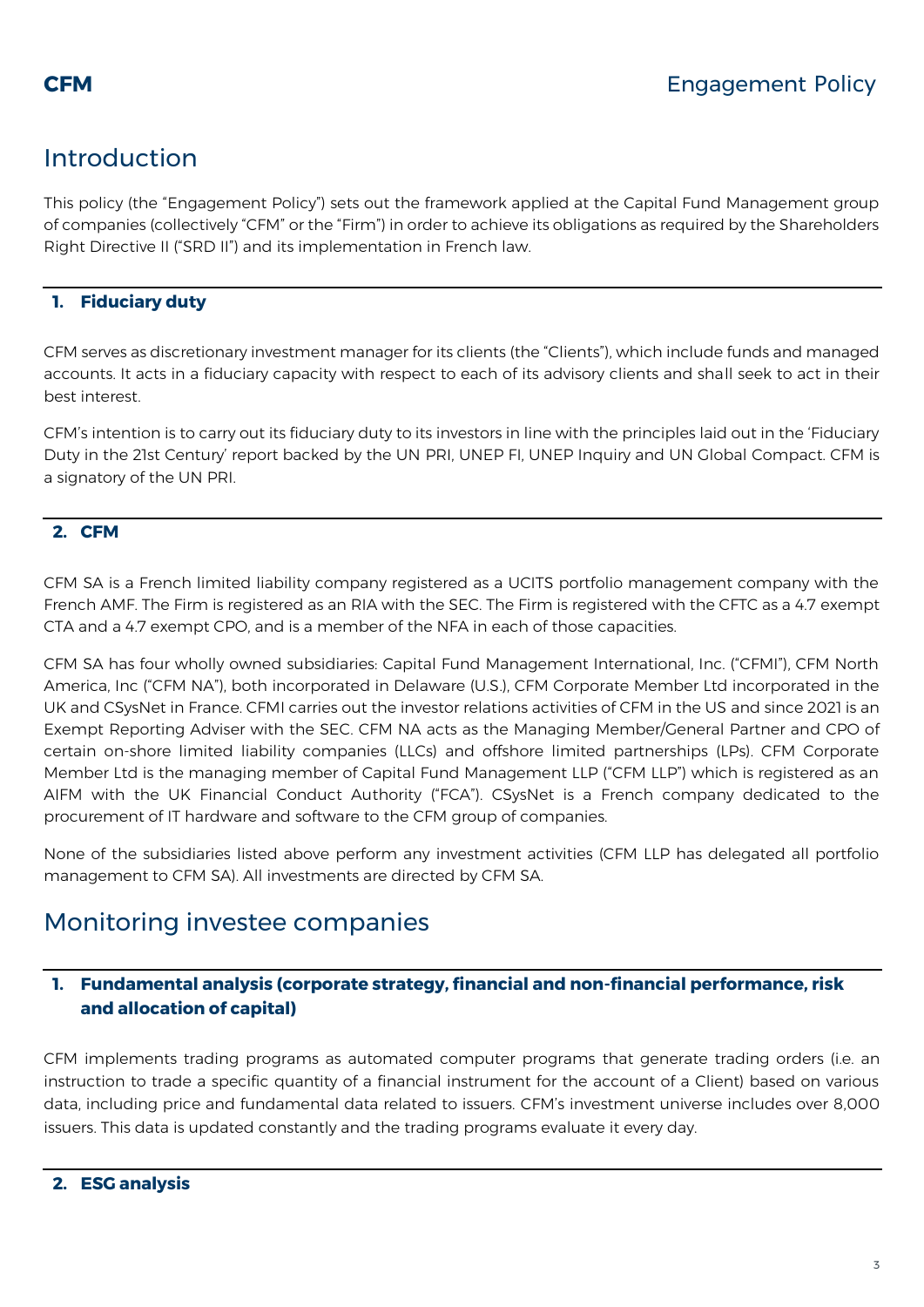

As of the date of this Policy, CFM manages a climate transition focused program; and the predictors deployed in this program have now also been introduced into all other equity investment programs managed by CFM with the view that the risk return profiles of such programs could reasonably be expected to stand to benefit from such addition in the long run.

#### <span id="page-3-0"></span>**3. Exclusion of issuers**

CFM refrains from establishing long exposures in manufacturers of controversial weapons:

- cluster bombs,
- cluster ammunitions,
- anti-personal mines, and
- chemical and biological as well as depleted uranium weapons.

In addition, CFM currently refrains from taking any positions on coal future contracts. CFM does not have any trading restrictions specifically on companies involved in coal; instead, CFM now uses, in all its equity long-short strategies, predictors that are informed with both current carbon emission intensity and carbon emissions reduction targets and strategies implemented by firms in its universe.

CFM may from time to time receive requests from managed account clients to exclude certain securities from their investment universe based on their own policies. CFM will endeavour to accommodate the requests of managed account clients regarding their exclusion policies as far as legally and operationally possible and as long as such lists do not materially impact the investment strategy that CFM is expected to deliver.

## <span id="page-3-1"></span>Dialogue with issuers, stakeholders and other shareholders

Given that CFM's trading activities are based on quantitative strategies, CFM does not currently engage directly with issuers, stakeholders and other shareholders. However, CFM may deem appropriate and efficient to support collaborative engagements that align with the sustainability aware investment approach underpinning its ESG integration efforts. For instance, the Firm supports the TCFD and is a signatory of the Carbon Disclosure Project, which urges issuers to provide more transparency as to their carbon emissions and recently supported the 2021 CDP Science-Based Targets Campaign. The Firm also signed the letter addressed by the Swiss Sustainable Finance organisation to index providers asking them to remove controversial weapons manufacturers from their mainstream indices. Finally, CFM has also joined the Climate Action 100+ initiative in July 2020, as collaborator on one of the airlines work stream, and became a member of FAIRR in January 2021.

CFM may take part in class actions with other shareholders, notably when an issuer goes bankrupt or damages the rights of CFM's Clients. The Firm will generally have an authority to process class action claims on the behalf of Clients. Clients that are managed accounts generally also retain the right to file class action claims themselves.

# <span id="page-3-2"></span>Voting

CFM acknowledges that positioning, voting and engaging activities may produce a societal impact.

#### <span id="page-3-3"></span>**1. Direct engagement**

CFM's trading activities are based on quantitative signals that aim to predict prices on different time scales that generally range from shorter-term (approximately a day) to medium term (a few months). The securities